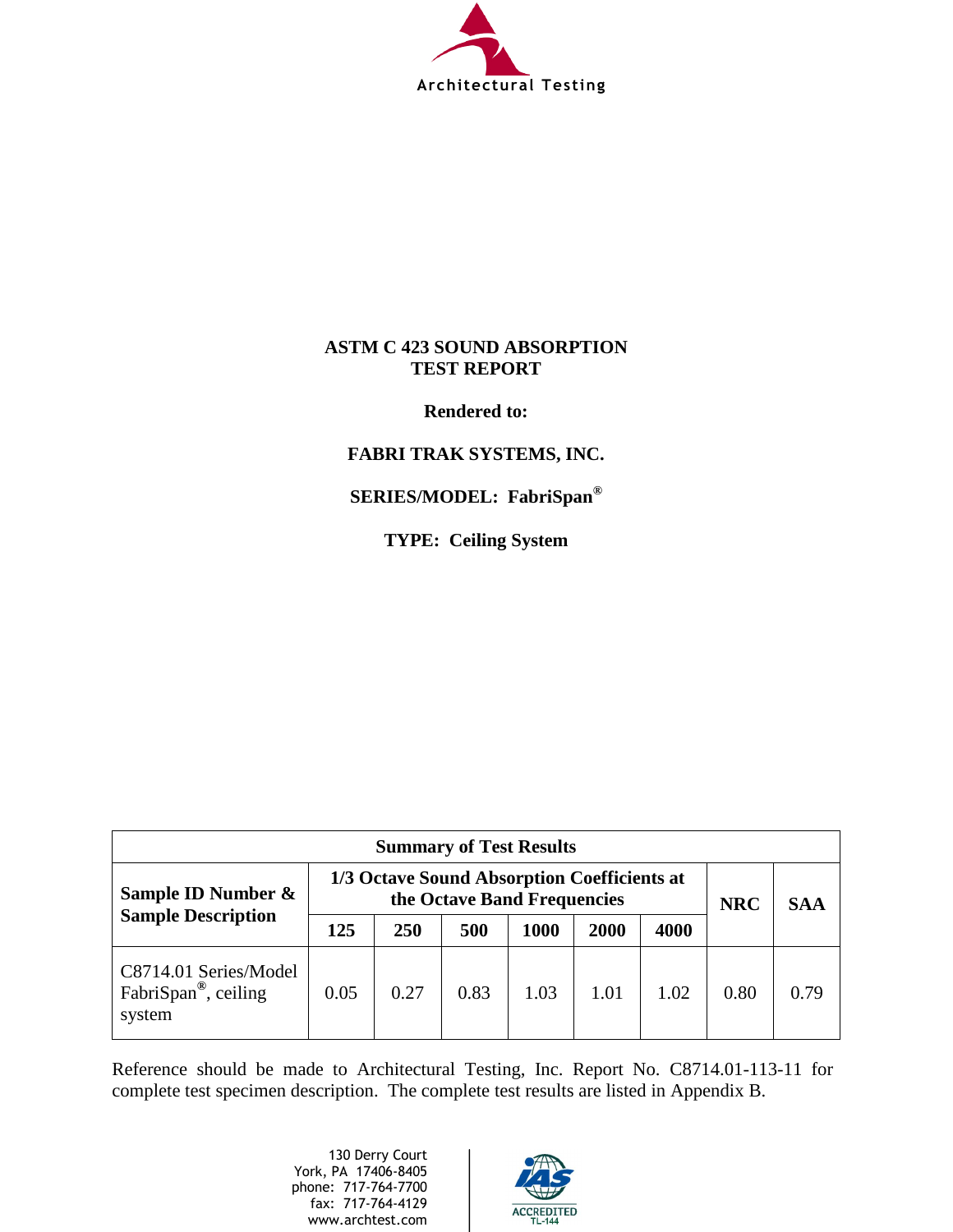

## **ACOUSTICAL PERFORMANCE TEST REPORT**

Rendered to:

FABRI TRAK SYSTEMS, INC. 111 West Park Drive Mt. Laurel, New Jersey 08054

|                                   | Report No: C8714.01-113-11 |
|-----------------------------------|----------------------------|
| Test Date:                        | 05/21/13                   |
| <b>Report Date:</b>               | 06/10/13                   |
| <b>Record Retention End Date:</b> | 06/10/17                   |

### **Test Sample Identification**:

**Series/Model**: FabriSpan®

**Type**: Ceiling System

**Overall Size**: 2.44 m by 2.74 m (8' by 9')

**Project Summary**: Architectural Testing, Inc. was contracted by Fabri Trak Systems, Inc. to conduct a sound absorption test on a Series/Model FabriSpan**®**, ceiling system. A summary of the results is listed in the Test Results section, and the complete test data is included as Appendix B of this report. The samples were provided by the client.

**Test Methods**: The acoustical test was conducted in accordance with the following:

ASTM C 423-09a, *Standard Test Method for Sound Absorption and Sound Absorption Coefficients by the Reverberation Room Method*. ASTM E 795-05 (2012), *Standard Practices for Mounting Test Specimens During Sound Absorption Tests*.

**Test Equipment**: The equipment used to conduct these tests meets the requirements of ASTM C 423. The microphone was calibrated before conducting the sound absorption test. The test equipment and test chamber descriptions are listed in Appendix A.

**Test Procedure**: The sound absorption of the reverberation chamber was measured before the test specimen was installed. This measurement shall be referred to as the empty room test. For the Type A mounting, the test specimen was placed directly against the test surface (floor) of the reverberation room with the absorptive side exposed to the sound field. The perimeter of the sample was sealed to the floor with duct tape. The sound absorption test was then re-run. The absorption measurement with the specimen inside the chamber shall be referred to as the full room test.

> 130 Derry Court York, PA 17406-8405 phone: 717-764-7700 fax: 717-764-4129 www.archtest.com

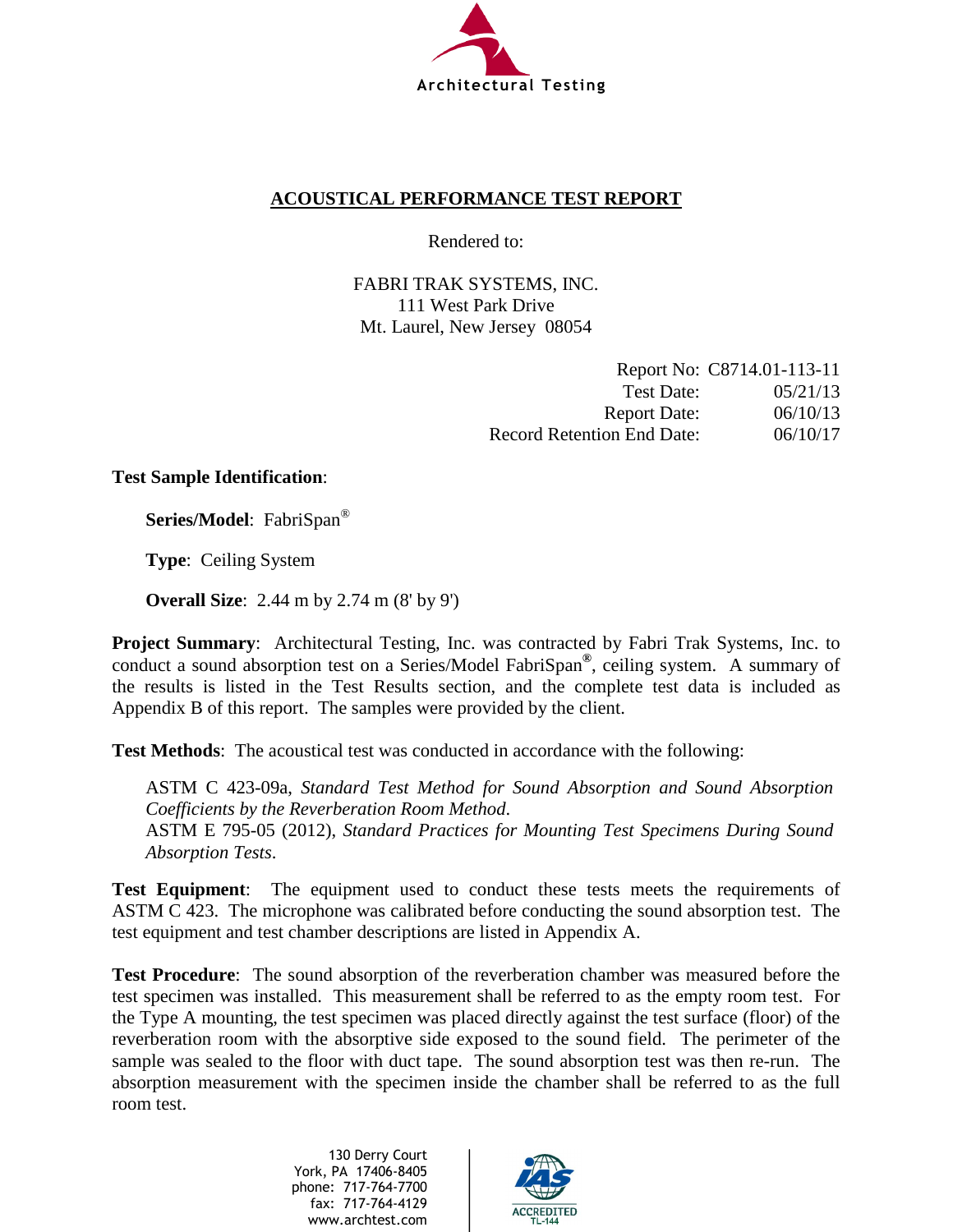

### **Test Procedure**: (Continued)

For the empty and full room tests, ten decay measurements were conducted at each of the five microphone positions. The sound absorption test was conducted at 1/3 octave band frequencies ranging from 80 to 5000 hertz. The air temperature and relative humidity conditions were monitored and recorded during the empty and full room measurements.

The Sound Absorption Coefficient is the full room absorption minus the empty room absorption divided by the area of the sample in  $m^2$ . The Sound Absorption Coefficient is dimensionless.

The Noise Reduction Coefficient (NRC) rating is the arithmetic average of the sound absorption coefficients at 250, 500, 1000 and 2000 hertz. The average is rounded to the nearest multiple of 0.05.

The Sound Absorption Average (SAA) rating is the arithmetic average of the sound absorption coefficients at the frequencies ranging from 200 to 2500 hertz. The average is rounded to the nearest multiple of 0.01.

### **Sample Description**:

| <b>Material Description</b>                         | <b>Average Thickness</b> |        |  |
|-----------------------------------------------------|--------------------------|--------|--|
| FabriSpan <sup>®</sup> Wide Width acoustical fabric | $0.56$ mm                | 0.022" |  |
| Fiberglass 6 pcf                                    | 25.40 mm                 | 1.000" |  |
| 5/8" Gypsum board                                   | $16.51$ mm               | 0.650" |  |

The test specimen consisted of four, 1.22 m by 1.37 m (48" by 54") panels, which were arranged to produce a 2.44 m by 2.74 m (8' by 9') test specimen. Each panel construction included a 34.9 mm (1-3/8") Fabri-Trak®, FR extruded vinyl locking-channel frame. Each frame was fastened along the perimeter of 1.22 m wide by 1.37 m long by 16 mm thick (48" wide by 54" long by 5/8" thick) gypsum board with heavy-duty staples, which simulated a wall construction. The 25.4 mm (1") thick 6 pcf fiberglass body was installed flush with the edges of each frame facing the sound field. FabriSpan**®** Wide Width acoustical fabric was stretched over each panel and retained by the frame's locking-channel. The total thickness of the fully assembled test specimen was approximately 54.0 mm (2-1/8"). The total weight of the test specimen was approximately 101.6 kg (224 lbs). The sample test setup was photographed with a digital camera, and pictures are included in Appendix C.

**Comments**: The client did not supply report drawings on the Series/Model FabriSpan®, ceiling system. The test specimen was held for further testing per the client's request.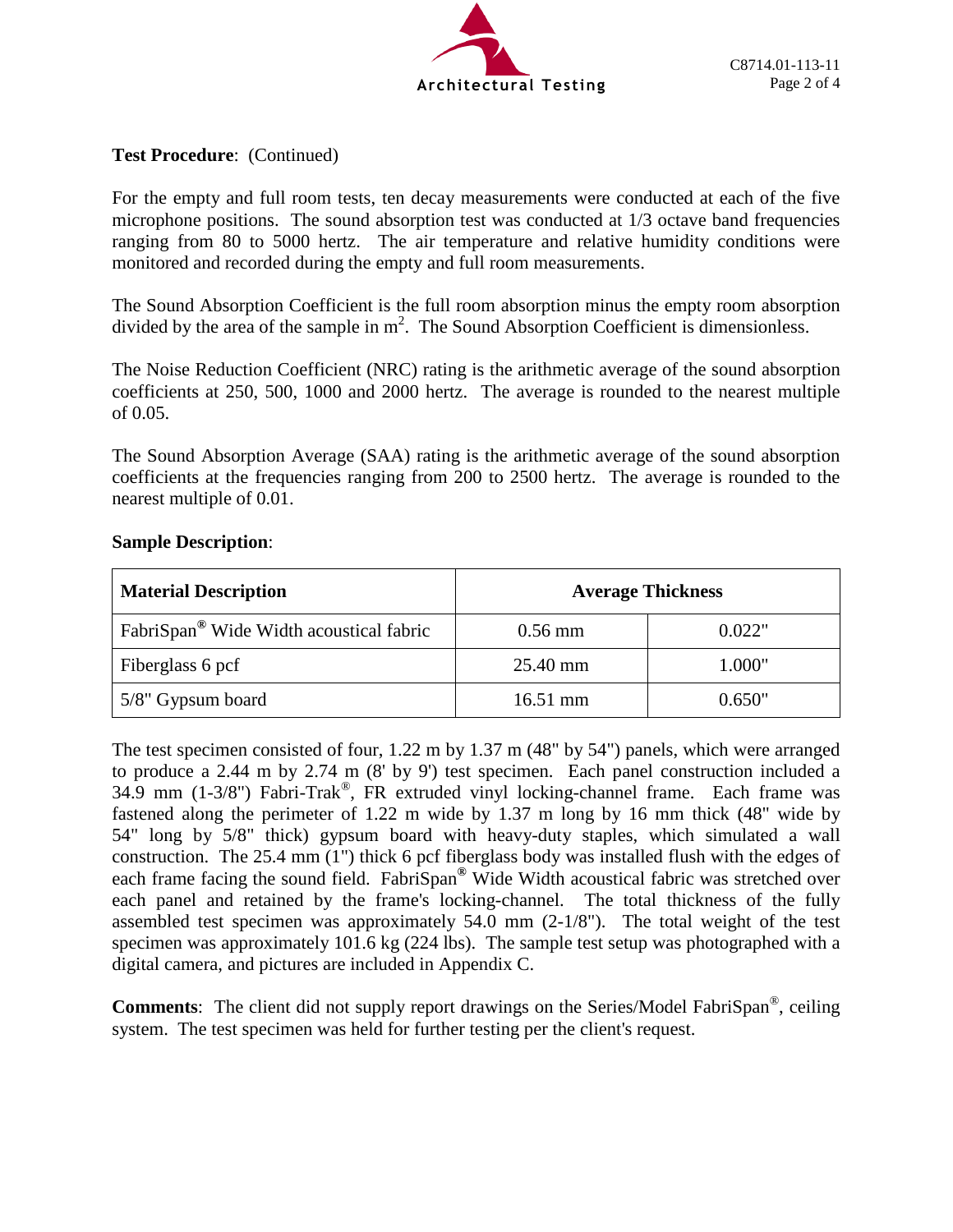

| <b>Summary of Test Results</b>                                      |                                                                            |      |      |      |      |            |            |      |
|---------------------------------------------------------------------|----------------------------------------------------------------------------|------|------|------|------|------------|------------|------|
| Sample ID Number &                                                  | 1/3 Octave Sound Absorption Coefficients at<br>the Octave Band Frequencies |      |      |      |      | <b>NRC</b> | <b>SAA</b> |      |
| <b>Sample Description</b>                                           | 125                                                                        | 250  | 500  | 1000 | 2000 | 4000       |            |      |
| C8714.01 Series/Model<br>FabriSpan <sup>®</sup> , ceiling<br>system | 0.05                                                                       | 0.27 | 0.83 | 1.03 | 1.01 | 1.02       | 0.80       | 0.79 |

**Test Results**: A summary of the sound absorption tests is listed below:

The complete test results are listed in Appendix B. The acoustical chamber is qualified down to 80 hertz. Data provided below this frequency is for reference only.

Architectural Testing will service this report for the entire test record retention period. Test records, such as detailed drawings, datasheets, representative samples of test specimens, or other pertinent project documentation, will be retained by Architectural Testing for the entire test record retention period.

This report does not constitute certification of this product nor an opinion or endorsement by this laboratory. It is the exclusive property of the client so named herein and relates only to the specimen tested. This report may not be reproduced, except in full, without the written approval of Architectural Testing.

For ARCHITECTURAL TESTING, INC:

Kent a. Golden

Kurt A. Golden Todd D. Kister

Tord D. Kisty

Senior Technician - Acoustical Testing Laboratory Supervisor - Acoustical Testing

KAG:jmcs

Attachments (pages): This report is complete only when all attachments listed are included. Appendix-A: Equipment description (1)

Appendix-B: Complete test results (2) Appendix-C: Photographs (1)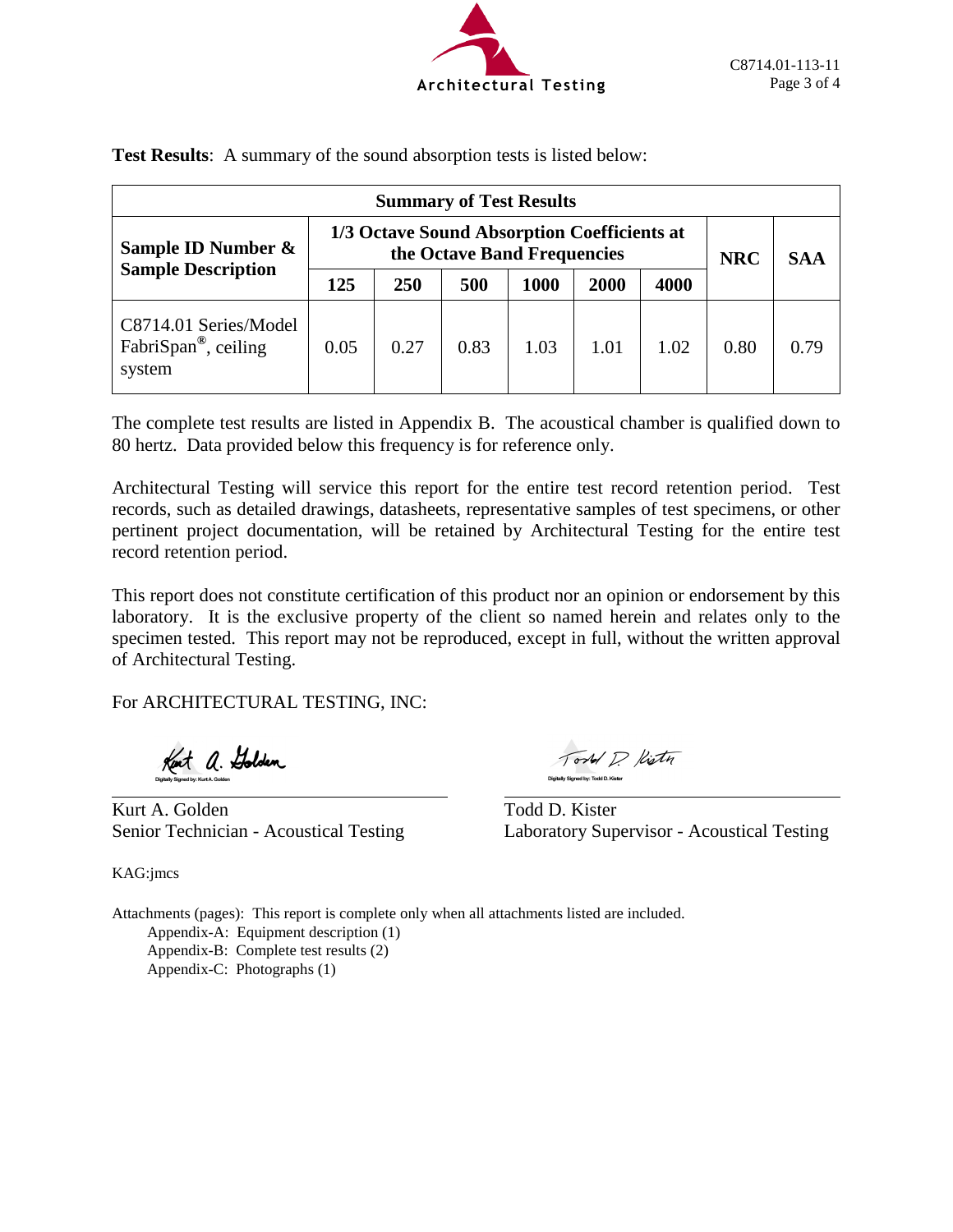

## **Revision Log**

| Rev. # Date |                | Page(s) | <b>Revision(s)</b>           |
|-------------|----------------|---------|------------------------------|
|             | $06/10/13$ N/A |         | <b>Original Report Issue</b> |

This report produced from controlled document template ATI 00270, revised 11/28/12.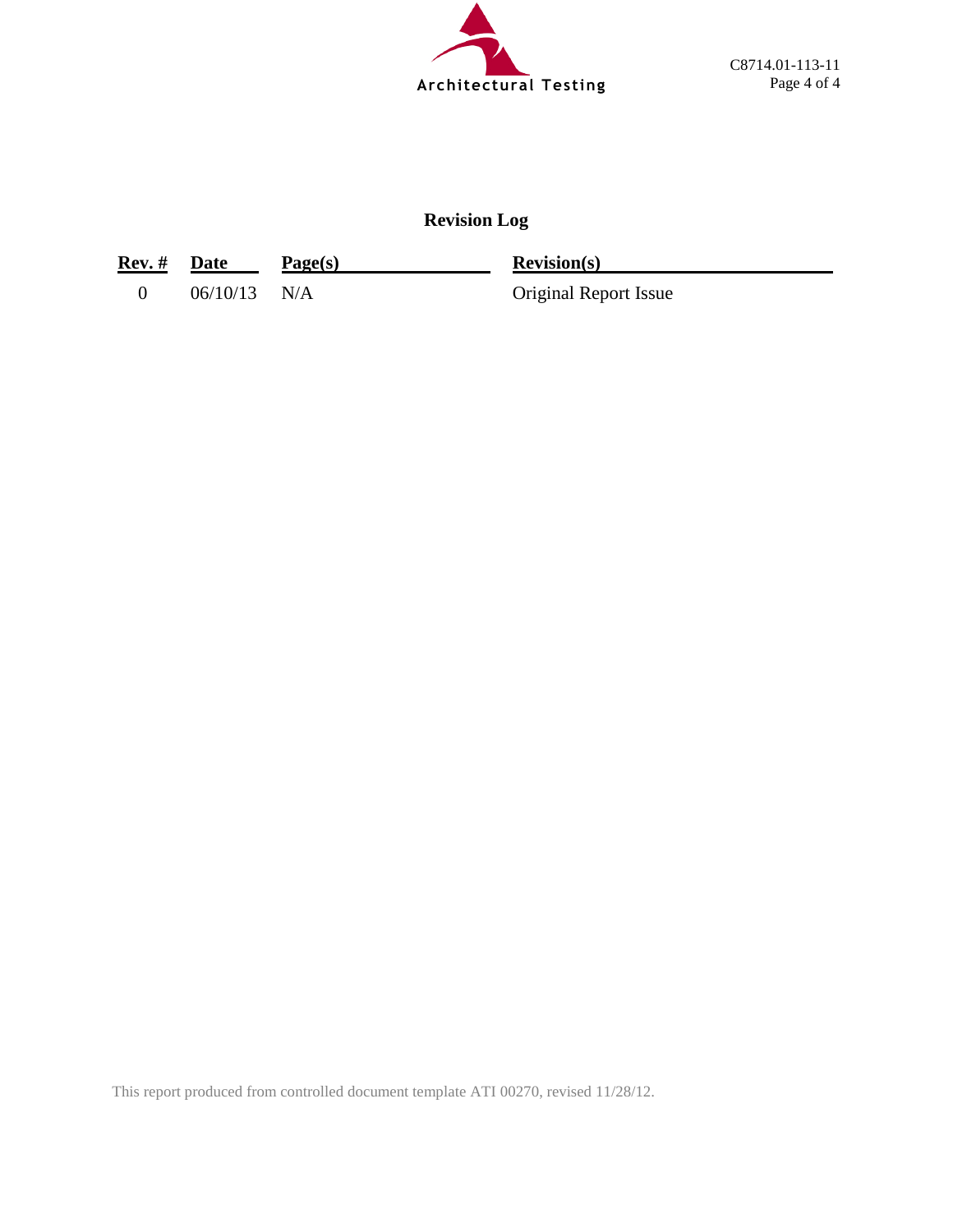

C8714.01 -113-11

## **Appendix A**

#### **Instrumentation:**

| <b>Instrument</b>                       | Manufacturer      | Model               | <b>Description</b>              | <b>ATI</b><br><b>Number</b> | Date of<br><b>Calibration</b> |
|-----------------------------------------|-------------------|---------------------|---------------------------------|-----------------------------|-------------------------------|
| Analyzer                                | Hewlett Packard   | HP35670A            | Real time analyzer              | 004112                      | *<br>07/11                    |
| Data Acquisition Unit                   | Agilent           | 34970A              | Data Acquisition Unit           | 62211                       | 07/12                         |
| Receive Room<br>Microphone              | <b>GRAS</b>       | 40 AR               | 1/2" Microphone                 | Y003246                     | 08/12                         |
| Receive Room<br>Preamplifier            | <b>GRAS</b>       | 26 AK               | 1/2" Preamplifier               | Y003249                     | 08/12                         |
| Microphone Calibrator                   | Bruel & Kjaer     | <b>Type 4228</b>    | Pistonphone Calibrator          | Y002816                     | 02/13                         |
| Noise Source                            | Delta Electronics | $SNG-1$             | Noise Generator                 | Y002181                     | N/A                           |
| Equalizer                               | Rane              | <b>RPE 228</b>      | Programmable Equalizer          | Y002180                     | N/A                           |
| <b>Power Amplifiers</b>                 | Crown             | Xti 2000            | Two, Amplifiers                 | 005769<br>005770            | N/A                           |
| Receive Room<br>Loudspeakers            | Renkus-Heinz Inc. | Trap Jr./9          | Two, Loudspeakers               | Y001784<br>Y001785          | N/A                           |
| Receive Room<br>Environmental Indicator | Vaisala           | <b>HMW92</b>        | Temperature and Humidity Sensor | 064286                      | 05/13                         |
| <b>Weather Station</b>                  | Davis Instruments | VantagePRO<br>6150C | <b>Weather Station</b>          | Y003257                     | 05/12                         |

*\*- Note: The calibration frequency for this equipment is every two years per the manufacturer's recommendation.*

#### **Test Chamber:**

|                                                         | <b>Volume</b>                      | <b>Description</b>                                                                                              |  |  |
|---------------------------------------------------------|------------------------------------|-----------------------------------------------------------------------------------------------------------------|--|--|
| $234 \text{ m}^3 (8291.3 \text{ ft}^3)$<br>Receive Room |                                    | Rotating vane and stationary diffusers<br>Temperature and humidity controlled<br>Isolation pads under the floor |  |  |
|                                                         |                                    |                                                                                                                 |  |  |
|                                                         |                                    |                                                                                                                 |  |  |
|                                                         | <b>Maximum Size</b>                | <b>Description</b>                                                                                              |  |  |
| <b>TL Test Opening</b>                                  | $4.27$ m $(14 \text{ ft})$ wide by | Vibration break between source and receive rooms                                                                |  |  |

*N/A-Non Applicable*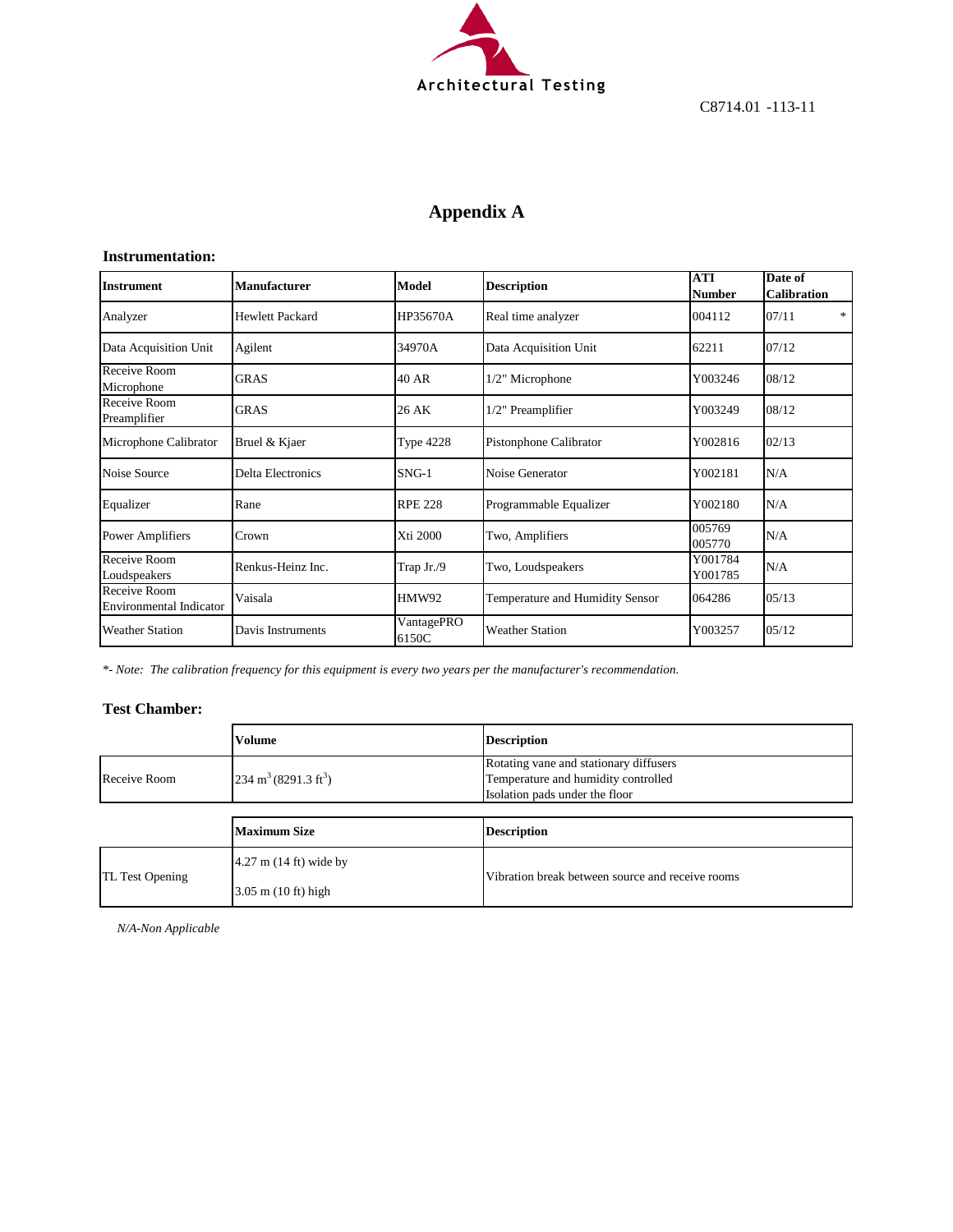

C8714.01-113-11

# **Appendix B**

**Complete Test Results**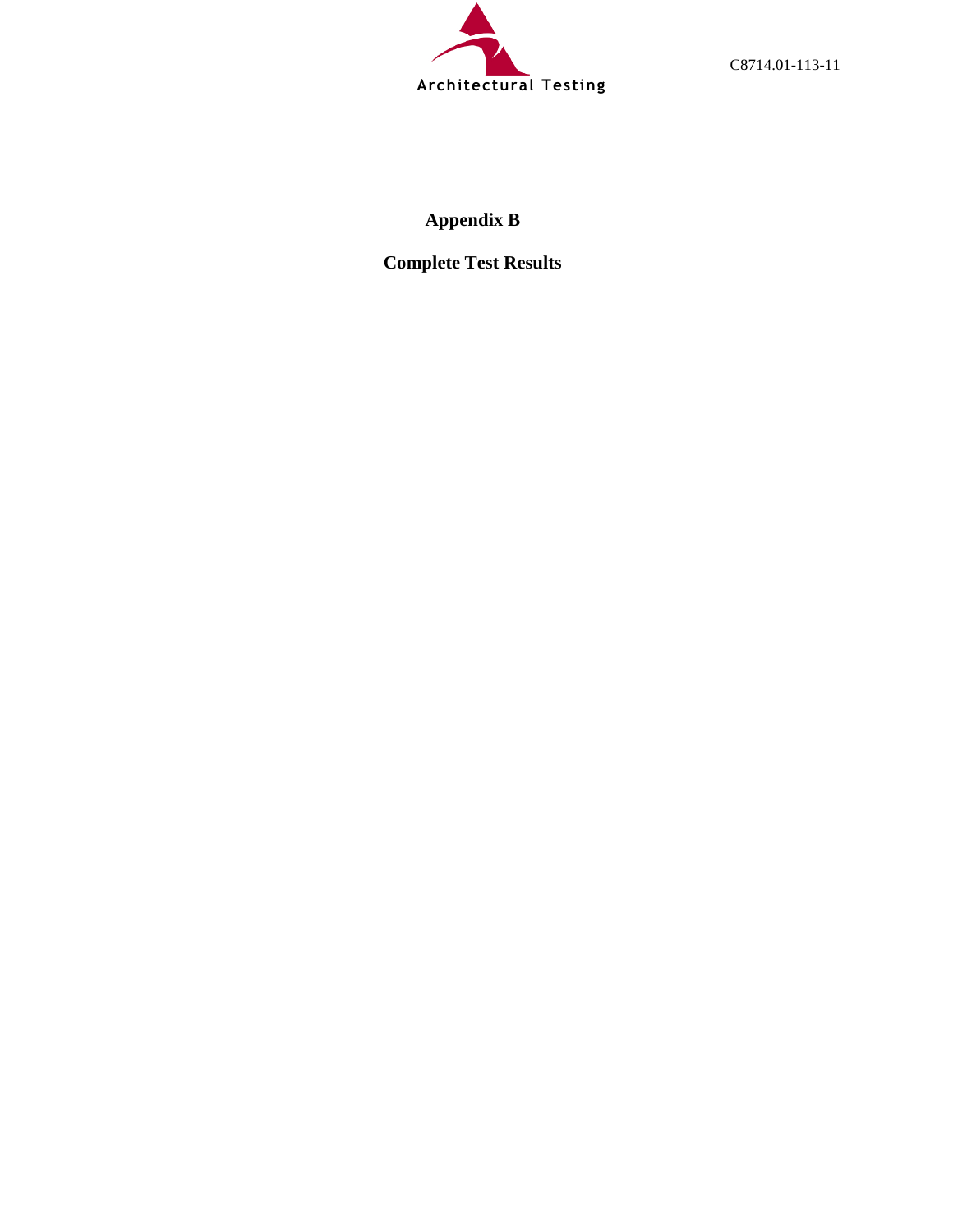



## **SOUND ABSORPTION**

ASTM C 423

| <b>Test Date</b>     | 05/21/13                                 |            |  |  |  |  |  |  |
|----------------------|------------------------------------------|------------|--|--|--|--|--|--|
| <b>ATI No.</b>       | C8714.01                                 |            |  |  |  |  |  |  |
| <b>Client</b>        | Fabri Trak Systems, Inc.                 |            |  |  |  |  |  |  |
| Specimen             | Series/Model: FabriSpan®, ceiling system |            |  |  |  |  |  |  |
|                      |                                          |            |  |  |  |  |  |  |
| Operator             | <b>Kurt Golden</b>                       |            |  |  |  |  |  |  |
| Sample Area          |                                          | 6.69 $m^2$ |  |  |  |  |  |  |
| <b>Mounting Type</b> | Type A                                   |            |  |  |  |  |  |  |
|                      | Empty                                    | Full       |  |  |  |  |  |  |
| Temp C               | 23                                       | 22         |  |  |  |  |  |  |
| <b>RH %</b>          | 48                                       | 48         |  |  |  |  |  |  |
| B.P. (mb)            | 994                                      |            |  |  |  |  |  |  |

|             | Empty Room        |                    | <b>Full Room</b>  |                    | <b>Absorption</b>  | <b>Relative</b>    |
|-------------|-------------------|--------------------|-------------------|--------------------|--------------------|--------------------|
| <b>Freq</b> | <b>Absorption</b> | <b>Uncertainty</b> | <b>Absorption</b> | <b>Uncertainty</b> | <b>Coefficient</b> | <b>Uncertainty</b> |
| (Hz)        | (m <sup>2</sup> ) |                    | $(m^2)$           |                    |                    |                    |
| 80          | 4.86              | 0.050              | 5.17              | 0.062              | 0.05               | 0.012              |
| 100         | 5.62              | 0.018              | 5.52              | 0.042              | 0.00               | 0.007              |
| 125         | 4.98              | 0.022              | 5.28              | 0.054              | 0.05               | 0.009              |
| 160         | 4.44              | 0.020              | 5.31              | 0.002              | 0.13               | 0.003              |
| 200         | 4.21              | 0.003              | 5.69              | 0.026              | 0.22               | 0.004              |
| 250         | 4.58              | 0.020              | 6.40              | 0.014              | 0.27               | 0.004              |
| 315         | 5.00              | 0.014              | 8.19              | 0.010              | 0.48               | 0.003              |
| 400         | 4.96              | 0.018              | 9.31              | 0.027              | 0.65               | 0.005              |
| 500         | 4.92              | 0.009              | 10.48             | 0.033              | 0.83               | 0.005              |
| 630         | 4.65              | 0.019              | 10.61             | 0.012              | 0.89               | 0.003              |
| 800         | 4.59              | 0.000              | 11.33             | 0.020              | 1.01               | 0.003              |
| 1000        | 4.77              | 0.004              | 11.65             | 0.051              | 1.03               | 0.008              |
| 1250        | 5.03              | 0.000              | 11.82             | 0.022              | 1.01               | 0.003              |
| 1600        | 4.90              | 0.002              | 11.57             | 0.006              | 1.00               | 0.001              |
| 2000        | 4.92              | 0.016              | 11.64             | 0.003              | 1.01               | 0.002              |
| 2500        | 5.19              | 0.003              | 12.04             | 0.019              | 1.02               | 0.003              |
| 3150        | 5.64              | 0.008              | 12.20             | 0.002              | 0.98               | 0.001              |
| 4000        | 5.77              | 0.007              | 12.60             | 0.005              | 1.02               | 0.001              |
| 5000        | 6.33              | 0.015              | 13.34             | 0.043              | 1.05               | 0.007              |

**SAA Rating 0.79** *(Sound Absorption Average)*

**NRC Rating 0.80** *(Noise Reduction Coefficient)*

*Notes:*

*1) The NRC rating is the arithmetic average of the sound absorption coefficients at 250, 500, 1000, and 2000 hertz. The average is rounded to the nearest multiple of 0.05.*

*2) The SAA rating is the arithmetic average of the sound absorption coefficients at the frequencies ranging from 200 to 2500 hertz. The average is rounded to the nearest multiple of 0.01.*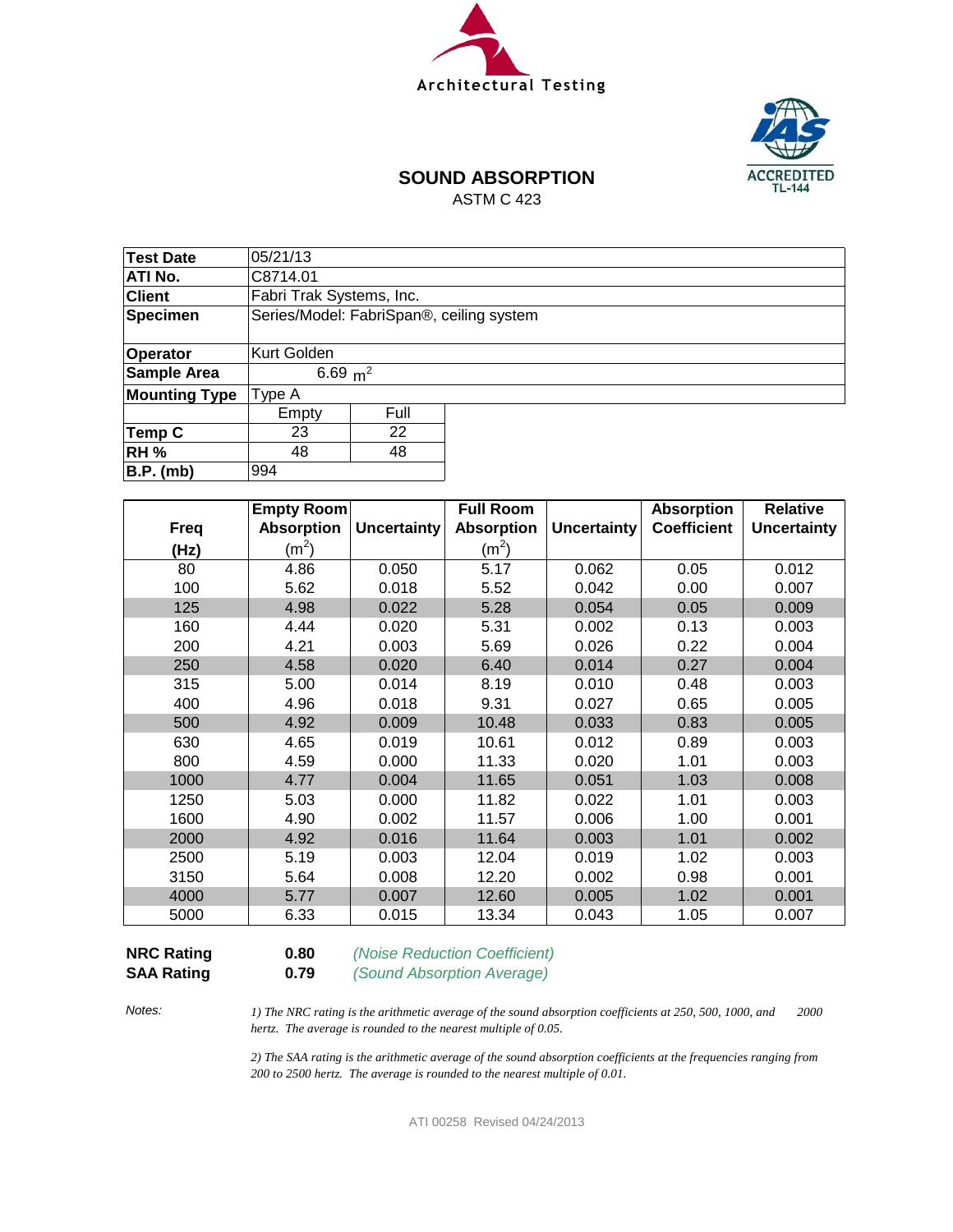



### **SOUND ABSORPTION**

ASTM C 423

| <b>Test Date</b>     | 05/21/13                                 |            |  |  |  |  |  |  |
|----------------------|------------------------------------------|------------|--|--|--|--|--|--|
| ATI No.              | C8714.01                                 |            |  |  |  |  |  |  |
| <b>Client</b>        | Fabri Trak Systems, Inc.                 |            |  |  |  |  |  |  |
| <b>Specimen</b>      | Series/Model: FabriSpan®, ceiling system |            |  |  |  |  |  |  |
|                      |                                          |            |  |  |  |  |  |  |
| Operator             | Kurt Golden                              |            |  |  |  |  |  |  |
| <b>Sample Area</b>   |                                          | 6.69 $m^2$ |  |  |  |  |  |  |
| <b>Mounting Type</b> | Type A                                   |            |  |  |  |  |  |  |
|                      | Empty                                    | Full       |  |  |  |  |  |  |
| Temp C               | 22.8                                     | 22.4       |  |  |  |  |  |  |
| <b>RH %</b>          | 48<br>48                                 |            |  |  |  |  |  |  |
| <b>B.P.</b> (mb)     | 994                                      |            |  |  |  |  |  |  |